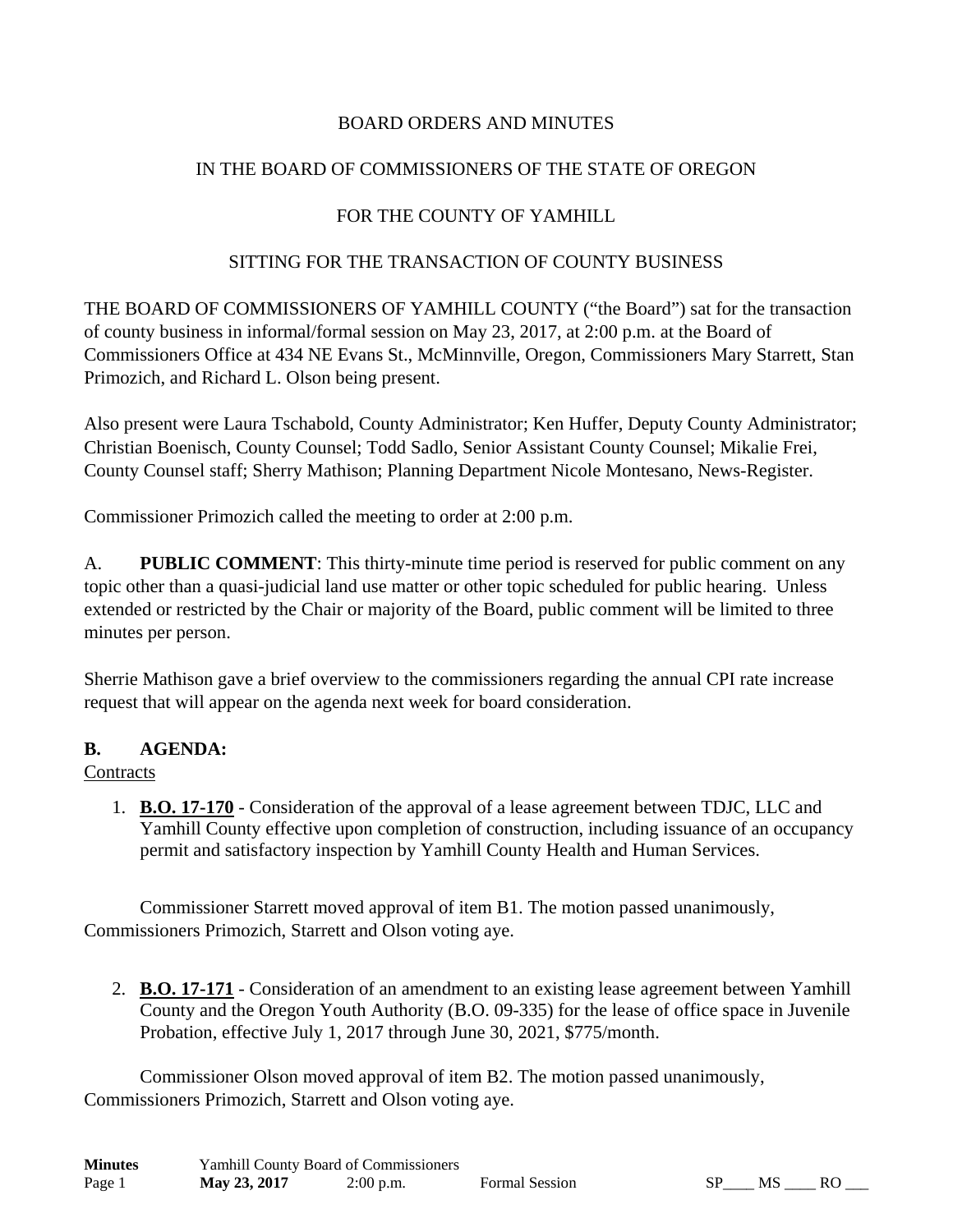### Grants

3. **B.O. 17-172** - Consideration of authorizing Silas-Halloran Steiner on behalf of Yamhill County Health and Human Services to apply for a 2017-19 School Based Health Center Mental Health Grant administered through the Oregon Health Authority.

 Commissioner Starrett moved approval of item B3. The motion passed unanimously, Commissioners Primozich, Starrett and Olson voting aye.

#### **Committees**

- 4. **B.O. 17-173** Consideration of the approval of the following membership changes to the Habitat Conservation Plan Implementation Committee. The following re-appointments and appointment to the committee to serve 3-year terms to expire on May 1, 2020 are as follows:
	- a) Appoint Brett Henry, Director of Parks and Recreation as an ex-officio member;
	- b) Re-appoint John Phelan, Administrator;
	- c) Re-appoint Michal Wert and Matt Dunckel, RIAC Members;
	- d) Re-appoint Anne Lane and Jim Culbert, Parks & Rec Board Members;
	- e) Re-appoint Rich Szlemp, USFWS, ex-officio member; and
	- f) Re-appoint Dr. Paul Hammond, species expert, ex-officio member.

 Commissioner Olson moved approval of item B4. The motion passed unanimously, Commissioners Primozich, Starrett and Olson voting aye.

#### Misc.

5. **B.O. 17-174** - Consideration of the approval of a request from the City of Amity to annex 3.28 acres of property located at 3601 SE Rice Lane into the city limits.

 Commissioner Starrett moved approval of item B5. The motion passed unanimously, Commissioners Primozich, Starrett and Olson voting aye.

- **C. OLD BUSINESS:** None.
- **D. OTHER BUSINESS** (Add-ons and non-consent items): None.
- **E. PUBLIC HEARINGS:** None.
- **F. EXECUTIVE SESSION:** Executive session pursuant to ORS 192.660(2)(d) to discuss labor negotiations.

The meeting recessed for an executive session pursuant to ORS 192.600(2)(e) at 2:20 p.m. and reconvened at 3:29 p.m. with no final decisions made and the sense of the Board conveyed to staff.